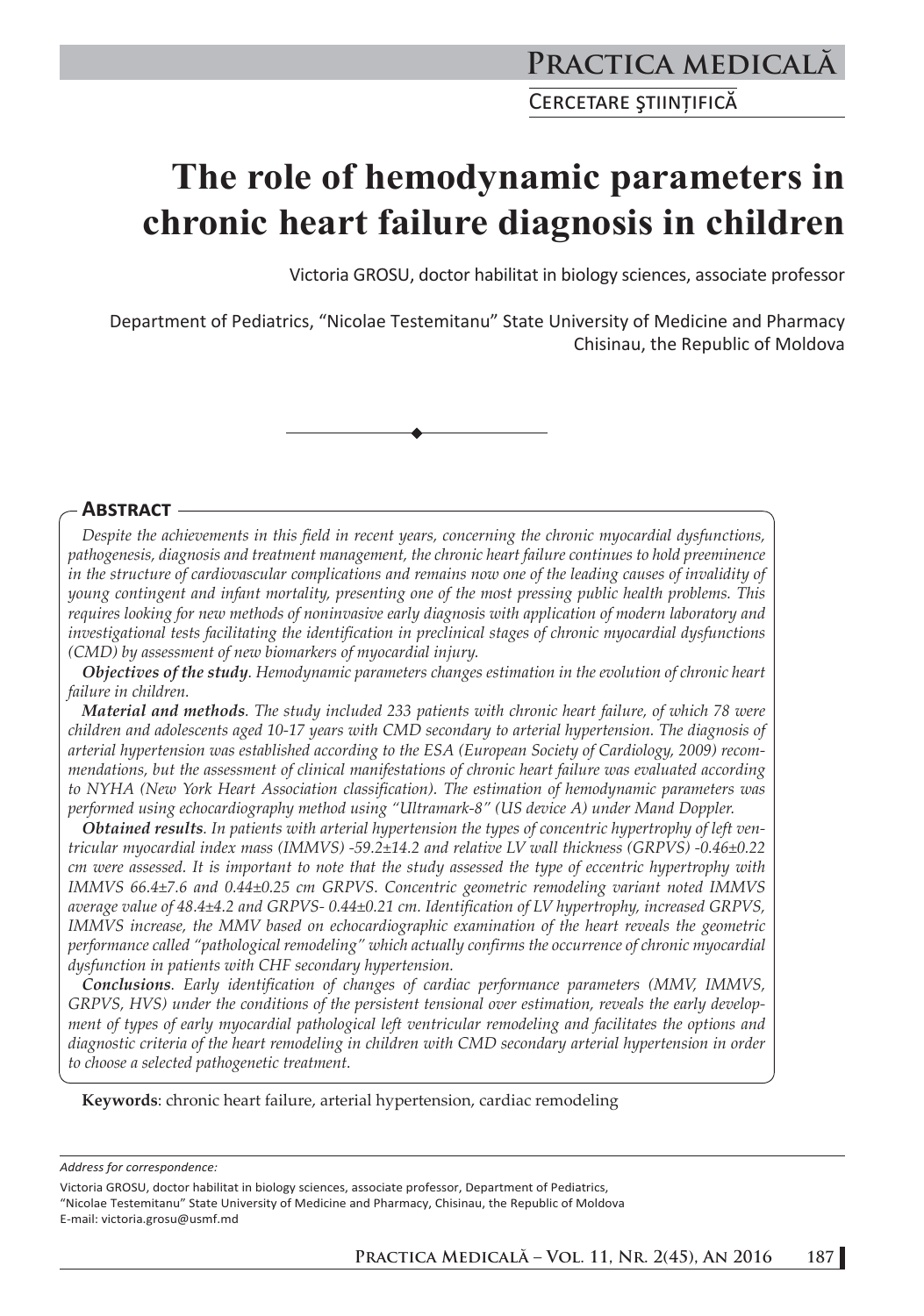#### **INTRODUCTION**

Currently, chronic heart failure (CHF), polyetiologic syndrome is defined as a dynamic process where neuroendocrine changes, hemodynamic factors, causing myocardial remodeling and functionality alteration, changes in metabolism and other disorders.

Prevalence of chronic heart failure is increasing worldwide, having a poor prognosis and reducing survival perspective, altering the quality of life, causing disability and being associated with increased morbidity.

Chronic dysfunctions of the myocardium (CDM) is the final event of the development of any cardiovascular diseases and maintain constantly at a high incidence morbidity due to cardiovascular diseases. Obviously, progressive incidence, complexity of the clinical picture of the syndrome of heart failure study places it on top of contemporary medicine (1,2). Arterial hypertension (AHT) is currently considered one of the most common pathologies of the cardiovascular system and one of the risk factors of atherosclerosis and chronic myocardial dysfunctions (3,4). Essential hypertension is accompanied by metabolic disorders, hypertriglyceridemia, hyperinsulinemia, excessive fat storage in adipocytes in obese patients as well as other factors.

To assess the degree and prognosis of arterial hypertension, it is important to use early diagnosis, first of all the signs of heart remodeling and changes in the arterial wall. Management of cardiovascular diseases diagnosis usually includes two directions – invasive and non-invasive diagnosis, the last being meant to strengthen clinical and therapeutic possibilities.

The AHT under the action of various pathogenic links disorders of various organs' functions – of heart, vessels, kidneys, brain, eyes occur. Thus, it was shown that, the most common sign of target organ damage of arterial hypertension is left ventricular myocardial hypertrophy with its geometric remodeling, where blood pressure expression and prolonged overvalues duration have a major role in the development (5,6). Currently the development of left ventricle myocardium hypertrophy in AHT is appreciated due to structural adaptation of the myocardium as a response to increased physiological function, but during blood pressure overvalues prolongation, adaptation changes turn in to non adaptation ones.

## **OBJECTIVES**

Estimating changes in hemodynamic parameters in the evolution of chronic heart failure in children.

### **MATERIALS AND METODS**

The study included 233 patients with chronic heart failure (CHF) who were selected from 78 patients with chronic myocardial dysfunctions secondary to arterial hypertension (AHT) aged 10-17 years. The diagnosis of AHT was established according to the recommendations of SEC (2009) and the clinical manifestations estimation of CHF was assessed according to NYHA (New York Heart Association) classification. Determination of hemodynamic parameters was performed using echocardiography method using "Ultramark-8" (USA) device with M and Doppler functions.

From the general study group 78 patients with DCM secondary to arterial hypertension 38 boys (48.7%) and 40 girls (51.3%) were selected who constituted two research groups. The study group I was formed from 41 children with a mean age of  $15.1 \pm 0.24$  years, who received treatment with converting enzyme inhibitor of angiotensin Captopril the dosage being calculated according to the body weight, 1 mg/kg/24 hours 3 times. During the clinical trial was used a combined therapy with antagonist receptors of aldosterone Spironolactone in doses according to the body weight  $-1$  mg/ kg in 1-2 doses/24 hours. Lot II study included 37 children, mean age  $13.4 \pm 0.26$  years, with CHF secondary to arterial hypertension who received treatment with inhibitor converting enzyme of angiotensin Enalapril in the dosage of 0.06 mg/kg/day every 24 hours. The control group consisted of 85 healthy children without signs of CHF the echocardiographic parameters were estimated and referred to laboratory indices. The treatment of patients included in the study was initiated only in hospital conditions with prompt monitoring clinical, hemodynamic indicators, including FCC values, pulse, TA, diuresis. Duration of treatment in these patients is individually programmed as tolerated preparation, improving clinical indicators, hemodynamic, regression of clinical signs of CHF, improving the exercise tolerance, and biochemical indices and hormonal normalization. Clinical data were objectified to support laboratory investigations: ECG, echocardiography and ambulatory 24-hours automatic monitoring of TA. In the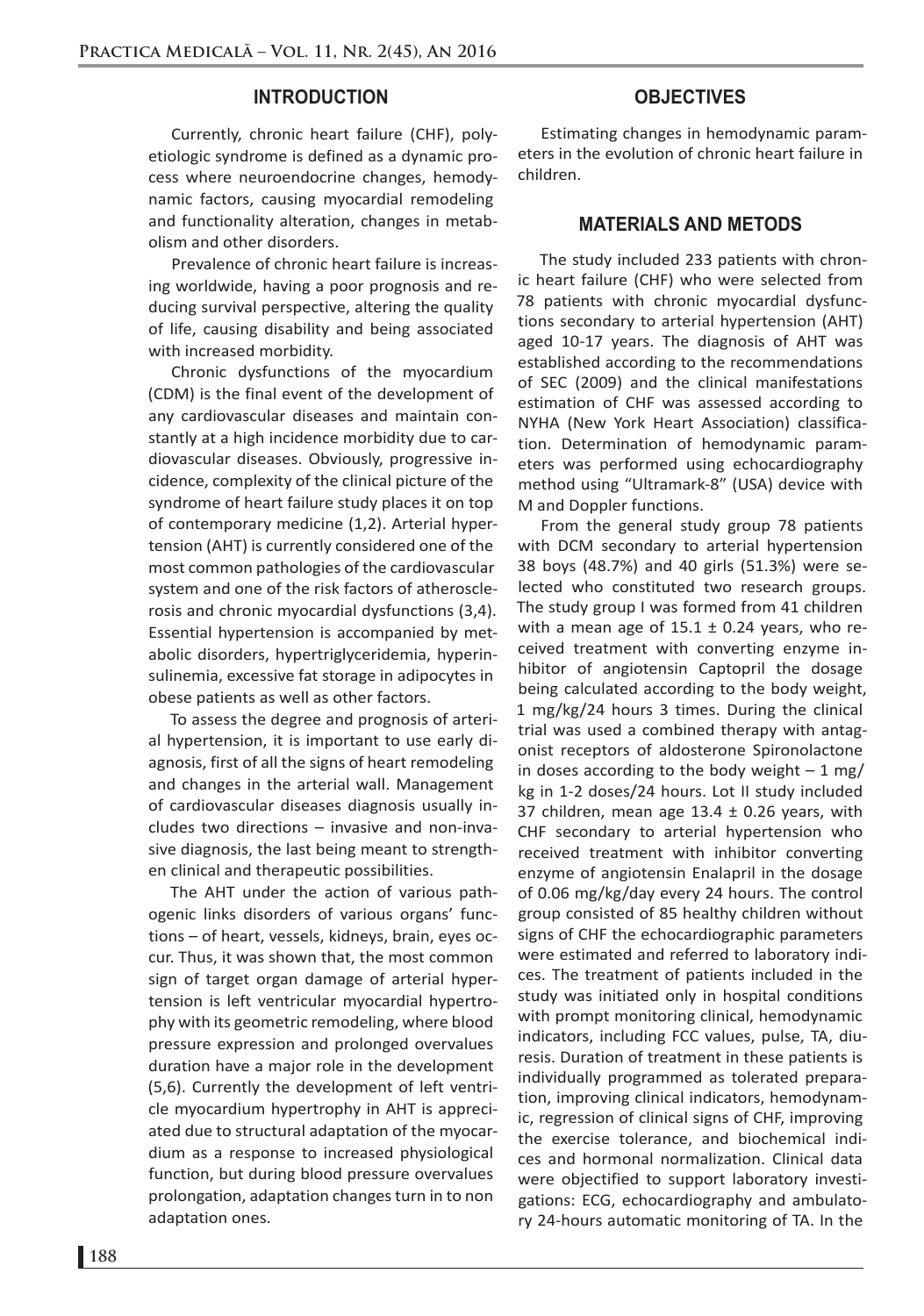general examination of patients following the investigations additional tools was carried out: ultrasound of internal organs and the urinary system organs, urography and/vein as clinically indicated, retinoscope. The diagnosis of arterial hypertension was confirmed by the following methods:

1) on the basis of clinical data – AHT assessing determining repeated dynamic tensiometry of upper limbs and lower limbs and AHT level check to exclude coarctation of the aorta; general clinical symptoms nausea, headache, visual changes, cardiac algias, sensations of choking and retrosternal pain and dyspnea-like symptoms, heart palpitations, CHF characteristic fatigue classified as NYHA. Level arterial hypertension was appreciated by percentile method  $(TA \geq 97.5$  percentile) using percentile tables developed according to age, sex, height and weight of the patient based on the recommendations set out in the guidelines adopted by the European Society of Cardiology in 2009 (3);

2) based on instrumental examinations: a) ECG standard – ECG abnormalities identification, particularly of ventricular myocardial hypertrophy signs, abnormal ventricular electrical systole QT (ms) prolongation, heart rhythm disturbances, changes in the remodeling process of left ventricle myocardium, b) radiographs of the chest organs – constituting radiological changes of the heart and great vessels shadow with ICT increase; c) echocardiography – with the appreciation of all hemodynamic parameters including heart chamber diameters, intracavitary volumes (VTDVS, VTSVS) signs of myocardial hypertrophy, LV, LV wall thickness. Ejection fraction (EF) determined during EcoCG notes the systolic function of the heart. EF index <25% indicates a severely impaired heart function which corresponds to a serious condition of the patient with signs of CHF functional class III-IV NYHA. The echocardiography examination is important to assess the presence and severity of heart failure, it allows to distinguish between systolic and diastolic forms of chronic heart failure. It should be noted that in the systolic dysfunction ejection fraction (EF) <45%, the diastolic dysfunction ejection fraction may be – EF> 50% (5). The severity of chronic heart failure in the clinical examination is difficult to assess objectively, and this examinations – the key is EcoCG; d) automatic ambulatory monitoring AH/24 hours AH diurnal and nocturnal appreciation profile.

Exclusion criteria from the study in the general group of patients with arterial hypertension

were the following diseases: coarctation of the aorta, pheochromocytoma, adrenal pathology (Cushing's, Conn, Liddle syndrome), hyperthyroidism, intracranial hypertension, hypercalcemia, reactive mental states, glomerulonephritis, Fanconi hypertension, renal polichistosis, hydronephrosis, renal hypoplasia, steroids medication, smoking, drugs, alcohol, intoxication with drugs.

The study's raw materials were processed using the computer program "Statistical Package for the Social Science" by means of variational descriptive analysis. Statistical dependence between qualitative parameters was presented in contingency tables and to verify the hypothesis of independence of rows and columns "THI<sup>2</sup>"  $(X<sup>2</sup>)$  criterion was used.

To estimate the significant differences in the averages of two groups we used Student criterion. Testing group dynamics parameters was performed by T-test coherent selection criteria. To estimate the significant differences in both groups positive samples values were used U-Fischer criterion.

### **RESULTS**

The estimation of general clinical status was based on functional class of CHF. Distribution of CHF functional class in patients with arterial hypertension was the following: in study group I in patients with arterial hypertension in 11.5% of cases was assessed NYHA functional class I and in 54.6% of patients in NYHA functional class II; functional class NYHA III – in 33.9% of cases; in study group II in patients with arterial hypertension – in 13.2% of cases NYHA functional class I was appreciated, 62.8% cases – NYHA functional class II, and 24% clinical cases of severe heart failure – NYHA functional class III.

As clinical symptoms in patients with arterial hypertension prevailed the following signs: tachycardia (heart palpitations) – in 66 patients (84.6%) cases (p <0.01), headache – in 39 patients (50%) cases (p < 0.001), fatigue  $-$  from 71 patients (91%). The dynamics of functional values of hemodynamic parameters in 6 months following treatment of the estimated results shown in Table 1.

As it can be seen in Table 1 the values of the hemodynamic parameters of systemic systolic blood pressure, sAHT, dAHT noted significant differences compared to the control group initially at the admission in the study in both investigated groups (p <0.001) with a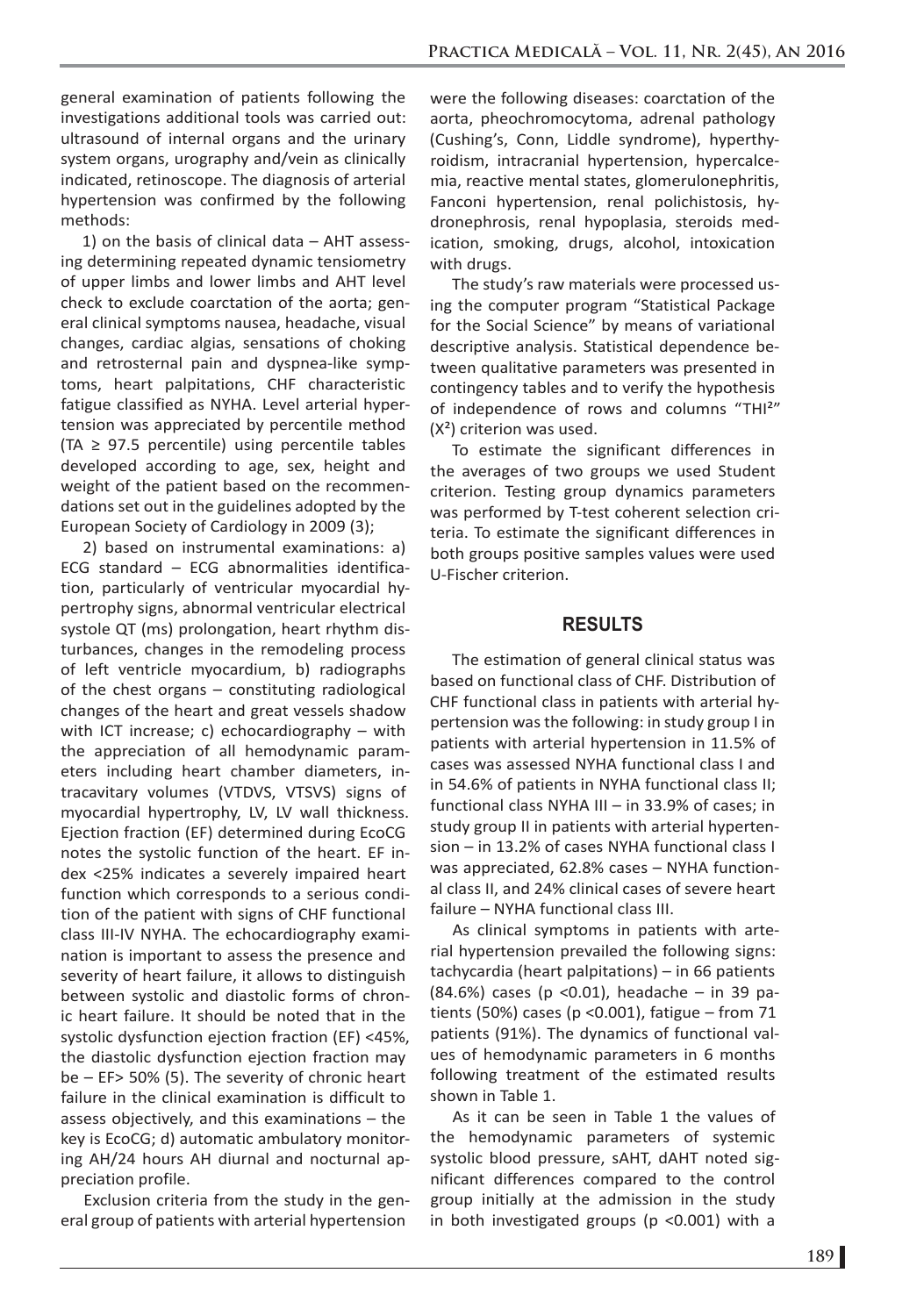significant reduction in blood pressure in dynamics treatment over 6 months of observation without differences between them, but it was recorded in relation with control group variation and in relation to the initial indicators (p <0.001). Average blood pressure values in both groups identically increased so that systolic AHT increased initially in group I by 53%, and dAHT – with 77% respectively, in group II sAHT increased by 53%, and dAHT by 79% compared with the control group. Average frequency of cardiac rate (FCR) increased initially in group I by 23%, while in group II – 47% compared to the control group with subsequent normalization in the observational period, presenting authentic dynamic group differences (p <0.001). FCR indices in both groups initially estimated values significantly different from the control group (p <0.001). Cardiac performance parameter values (LVMM, LVMMI) showed significant increases in both groups compared with control group both at the stage of inclusion in the study, and at 6 months of observation (p <0.001). Thus, LVMM initially increased by 103% in group I and in group II with 128% after 6 months remained increased by 91% in group I and in group  $-$  II – 108% respectively. LV myocardial mass index changes in both groups were distributed so that LVMMI initially in both groups increased by 78% compared with control group, and in 6 months the values had cast changes in group I by 86% and group II – 91% respectively.

Comparative analysis of electrocardiographic abnormalities at an early stage in patients with arterial hypertension showed conclusive true differences by the presence of electrocardiographic signs typical of chronic myocardial dysfunctions, such as changes in the QRS pattern and T wave, including suggestive signs of remodeling processes disturbances – various changes of ST-T and QT prolongation up to 40"- 42". Electrocardiographic signs of LV hypertrophy of the myocardium are characteristic for patients with arterial hypertension, significantly presented between groups (p <0.01) and confirms the onset of chronic myocardial dysfunction in the study group.

Electrophysiological peculiarities documented by ECG examination in observational dynamics of the studied groups patients are shown in Table 2. Once the data presented in this table at six months period of clinical observation, improvements in heart rate are noticed returning to sinus rhythm in 79.4% cases, sinus tachycardia reduction in 55.1% cases of QT interval duration 27.7 ms, improving the QRST complex

morphology in 71.7% of cases, ventricular extrasystole disappearance, reducing the frequency of supraventricular extrasystole in 15.3% of cases, improvement in LV myocardium remodeling processes in 98.7% of cases and reduction of myocardial remodeling of LV hypertrophy in 71.7% of cases.

It is proven that changing the geometry of the LV myocardium anticipates the development of myocardial hypertrophy. LV geometric model is estimated on the basis of left ventricular myocardial mass index and relative wall thickness index ventricle. LV relative wall thickness was calculated as the ratio between the thickness of the volume of the left ventricle myocardium. The criterion of relative increase in LV wall thickness, which identifies left ventricular remodeling in adult patients ranges from 0.40 to 0.44 (5).

Theme an value of left ventricle wall relative thickness, in the current study, is higher in adolescents with stable arterial hypertension (0.41 ± 0.25), whereas in patients with labile AHT is  $0.39 \pm 0.12$ , which actually was not different from the control group (0.37  $\pm$  0.02).

Thus, the index of LV wall relative thickness with the value which exceeded more than 0.44 was considered in 28.5% of cases (8 patients) of the total ( $n = 28$ ) of patients with stable arterial hypertension with diastolic dysfunction documented by echocardiography, rarely in patients with labile AHT in 14.2% of cases (4 patients) and was not determined in adolescents with normal arterial pressure from the control group.

Heart remodeling variants and diagnostic criteria in patients with CHF secondary to arterial hypertension are presented in Table 3.

## **DISCUSSION**

Clinical paraclinical events evolution in the present study was the following: patients who had received combination therapy (Captopril and Spironolactone) showed a significant improvement both clinically reducing clinical functional signs of heart insufficiency and a significant reduction of blood pressure resulting in a genuine difference between groups. At 6 months period of clinical observation patients receiving Enalapril (group II of study) have improved their performance, but obviously have yielded to the I group with a significant difference according to the performance indexes of heart as the LV myocardial mass (g) value and body mass index of the LV myocardium (LVMMI).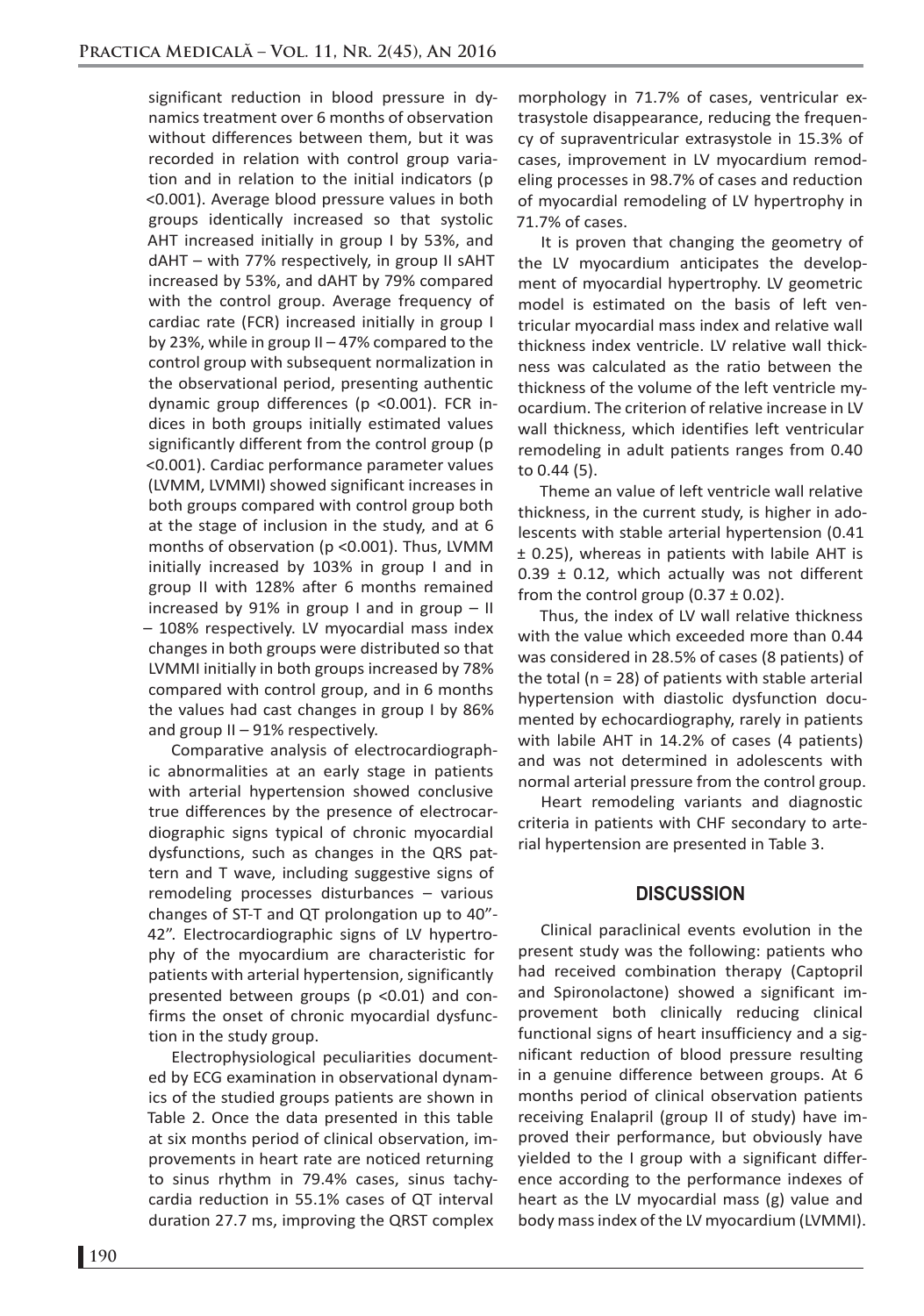| Index          | Group         | Initially                    | 6 months                 | p       | Control group  |
|----------------|---------------|------------------------------|--------------------------|---------|----------------|
| sAHT, mmHg     |               | 158,0±3,2***<br>(153%)       | 122,3±2,0***<br>(118%)   | < 0.001 | 103,6±0,3      |
|                | $\mathbf{II}$ | 158,6±3,4***<br>(153%)       | 124,0±2,1***<br>(120%)   | < 0.001 |                |
|                | P             | >0.05                        | >0.05                    |         |                |
| dAHT,<br>mm Hg |               | 96,3±1,35***<br>(177%)       | 80, 9±1, 3***<br>(148%)  | < 0.001 |                |
|                | Ш             | 97,6±1,5***<br>(179%)        | 82,6±1,2***<br>(151%)    | < 0.001 | 54,6±2,4       |
|                | P             | >0.05                        | >0.05                    |         |                |
| FCR, b/min     |               | 104,0±4,1***<br>(123%)       | 77,0±1,4*<br>(91%)       | < 0.001 | 84,5±3,4       |
|                | Ш             | $124,2{\pm}4,1***$<br>(147%) | 79,6±1,6<br>(94%)        | < 0,001 |                |
|                | р             | < 0.01                       | >0,05                    |         |                |
| LVMMI, $g/m2$  | L             | $82,3\pm2,2***$<br>(178%)    | 86, 9± 3, 8***<br>(186%) | >0,05   | $46,5 \pm 1,3$ |
|                | Ш             | 82,4±1,4***<br>(178%)        | 88,9±4,0***<br>(191%)    | >0.05   |                |
|                | р             | >0.05                        | >0.05                    |         |                |
| LVMM, g        | L             | $162,7\pm7,1***$<br>(203%)   | 157,6±7,0***<br>(191%)   | >0.05   |                |
|                | Ш             | 187,0±12,8***<br>(228%)      | 171,3±10,7***<br>(208%)  | >0.05   | 82,6±4,2       |
|                | p             | >0.05                        | >0.05                    |         |                |

| <b>TABLE 1.</b> Evolution of hemodynamic parameters in children with arterial hypertension |  |
|--------------------------------------------------------------------------------------------|--|
|--------------------------------------------------------------------------------------------|--|

Note: Statistically significant differences compared with the indicators of control group: \*p <0.05; \*\*\*p <0.01; \*\*\*p <0.001.

*TABLE 2. Electrocardiographic changes in patients with chronic myocardial dysfunctions secondary to arterial hypertension*

| <b>ECG signs</b>                             | <b>Patients with AHT</b><br>(n = 78) initially |      | <b>Patients with AHT</b><br>$(n = 78)$ in 6 months |      | р       |
|----------------------------------------------|------------------------------------------------|------|----------------------------------------------------|------|---------|
|                                              | N                                              | %    | N                                                  | ℅    |         |
| ECG signs - sinus rhythm                     | 62                                             | 79,4 | 78                                                 | 100  | >0.05   |
| Sinus tachycardia                            | 43                                             | 55,1 | $\overline{2}$                                     | 2,5  | < 0.001 |
| Sinus bradycardia                            | 4                                              | 5,1  | $\mathbf{1}$                                       | 1,2  | < 0.05  |
| Q-T interval duration, ms                    | $396,3 \pm 11,2$                               |      | 363,6±6,4                                          |      | >0.05   |
| ST segm. depression, mm                      | $1,80\pm0.06$                                  |      | $0,8{\pm}0,02$                                     |      | < 0.001 |
| QRST compl. morphology<br>modification signs | 56                                             | 71,7 | 8                                                  | 10,2 | < 0.001 |
| Extrasystole, s/ventricular                  | 12                                             | 15,3 | 3                                                  | 3,8  | < 0.05  |
| Ventricular extrasystole                     | 8                                              | 10,2 | $\mathbf{1}$                                       | 1,2  | < 0.001 |
| Repolarization disorders in LV<br>myocardium | 77                                             | 98,7 | 4                                                  | 5,1  | < 0.001 |
| LV myocardium hypertrophy                    | 56                                             | 71,7 | 24                                                 | 30,7 | < 0.001 |

Note: Statistically significant differences between groups - \* p <0.05, \*\* p <0.01, \*\*\* p <0.001.

*TABLE 3. Types of myocardial left ventricle remodeling in patients with chronic myocardial dysfunctions secondary to arterial hypertension*

| Geometry of the left ventricle | Left ventricle's myocardium<br>index mass (LVMMI, $g/m2$ ) | Relative thickness of the wall of<br>the left ventricle (RTWLV, cm) |  |  |
|--------------------------------|------------------------------------------------------------|---------------------------------------------------------------------|--|--|
| Normal (control)               | $39,5 \pm 1,3$                                             | $0,37\pm0.02$                                                       |  |  |
| Concentric hypertrophy         | $59,2 \pm 14,2$                                            | $0,46\pm0,22$                                                       |  |  |
| Eccentric hypertrophy          | $66,4 \pm 7,6$                                             | $0,44\pm0.25$                                                       |  |  |
| Concentric remodeling          | $48,4{\pm}4,2$                                             | $0,44\pm0,21$                                                       |  |  |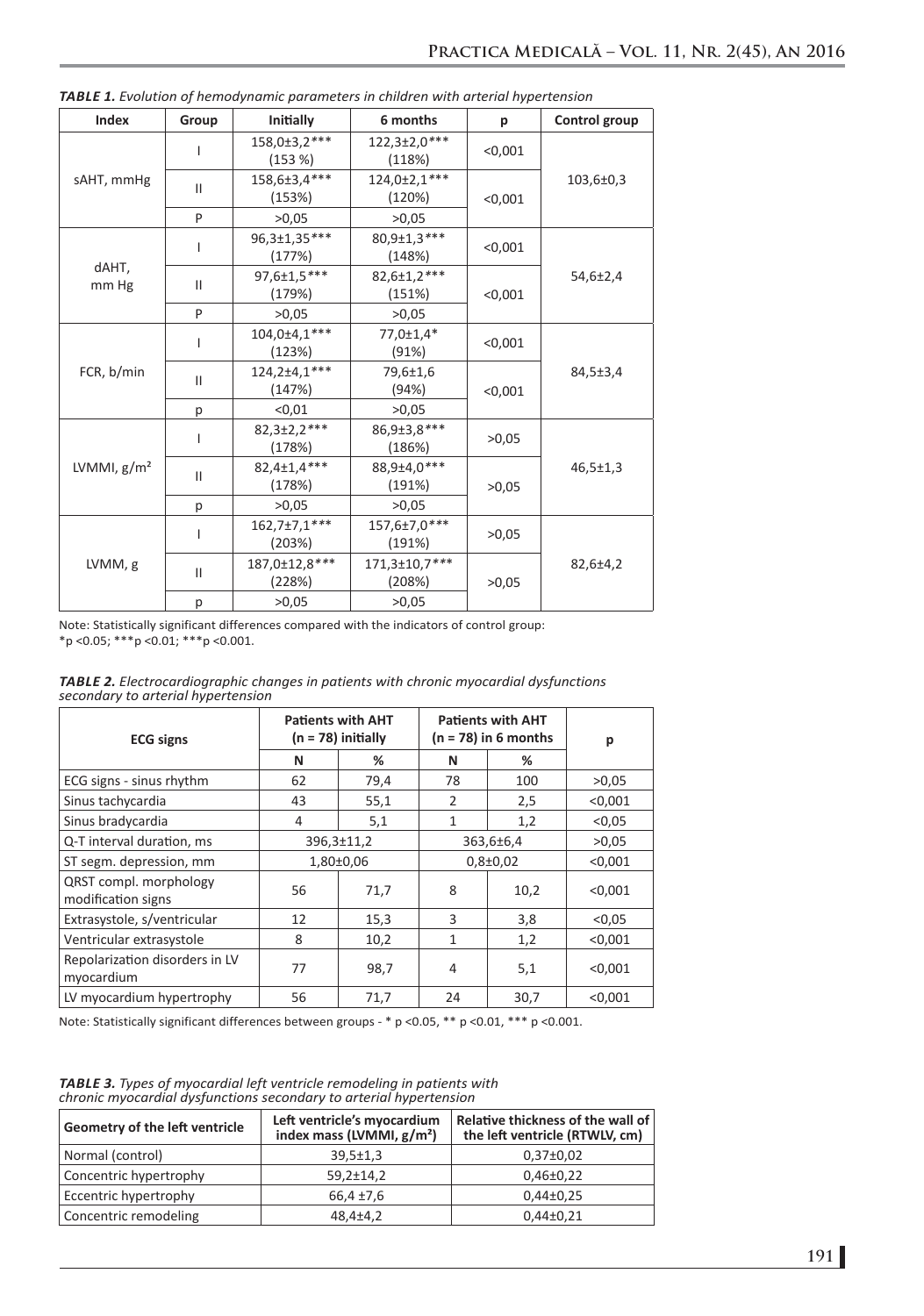During the research LV myocardium mass index control was calculated in the control group having the value of  $39.5 \pm 1.3$ , and the relative thickness of the wall of the left ventricle was noted in the amount of  $0.37 \pm 0.02$ , which corresponds to the data literature (7). In patients with arterial hypertension were assessed the concentric hypertrophy types IMMVS – 59.2±14.2 and GRPVS – 0.46±0.22. It is important to note that during the study the type of eccentric hypertrophy with IMMVS have been assessed 66.4 ±7.6 and 0.44±0.25 GRPVS. Concentric remodeling geometric variant noted IMMVS average value of 48.4±4.2 and GRPVS – 0.44±0.21.

On this basis several types of cardiac remodeling were determined: concentric hypertrophy of the LV myocardium, myocardial eccentric hypertrophy and concentric remodeling of the LV myocardium. The type of cardiac remodeling of the left ventricle is currently considered as a major criterion not only for the severity of the disease, but also for prognosis of arterial hypertension. Concentric hypertrophy of the myocardium is considered a predictor of high risk of developing cardiovascular complications. Eccentric hypertrophy is accompanied by an average cardiovascular risk of complications during the adolescent and young adult, and subsequent periods of age (7,8). It is important to note that the occurrence of myocardial remodeling depends on the version arterial hypertension.

The echocardiographic parameters variables evaluation of the obtained LV myocardium indicate geometric performance of the heart called "pathological remodeling" which actually confirms the occurrence of chronic myocardial dysfunctions in patients with CHF secondary to arterial hypertension. Assessing the things previously reported we found out that the ICC secondary to AHT significant changes of electrophysiological parameters of cardiac activity occur, which suggests a disorder of regulatory systems in cardiac electrophysiology and significantly influences the clinical status of patients and the development of chronic myocardial dysfunctions. The changes specificity in ECG parameters in chronic heart failure secondary to arterial hypertension influences the prognosis of patients with an increased risk of sudden death. Therefore it is important to detect the early signs of heart failure in this group of patients and initiate pathogenetic treatment to support the heart'spump function without increasing myocardial oxygen demand. For this it was opportune the choice of preparing group

especially of IECA inhibitors either alone or in combination therapy (ACEI + aldosterone receptor antagonist) individually selected due to the patient's clinical indications.

The treatment of chronic myocardial dysfunctions experienced remarkable progress in the last two decades. The hyperactivity modulation of the renin-angiotensin-aldosterone system (by converting enzyme inhibitors and/ or angiotensin receptor blockers, aldosterone receptors antagonists through spironolactone and eplerenone) and the sympatho-adrenergic β-adrenoblocker with had a strong impact on mortality and morbidity by ICC, AHT in adults (9). Currently, the ICC therapeutic approach in children enrolles strategies defined with certainty from a large number of randomized placebo-controlled multicenter studies aimed at the influence of different remedies on indices of morbidity, mortality and improvement of life quality and prognosis of patients' lives (10-12). Due to the difficulties of specifying diagnostic chronic myocardial dysfunctions in children currently there is no unanimity in the development of treatment options for this condition. Therapeutic options used in the present study carries a high distinction depending on the pathogenetic modules of chronic heart failure syndrome development and confirmed an improvement in clinical and paraclinical long lasting events, influiencing progression of chronic myocardial dysfunctions in children.

## **CONCLUSIONS**

1. Early identification of myocardium performance parameter schanges (LVMM, LVMMI, RTWLV, LVH), under the conditions of persistent blood pressure over values of the current study, indicate early appearance of types of pathological remodeling of the left ventricle myocardium, and facilitates remodeling options and diagnostic criteria of heart in children with chronic myocardial dysfunctions, secondary to arterial hypertension in order to choose a selected pathogenetic treatment.

2. The results of the study show that patients with arterial hypertension, who received combination therapy with angiotensin converting enzyme inhibitor (Captopril) and aldosterone receptors antagonist (Spironolactone) showed a significant improvement clinically reducing the functional symptoms of heart failure, as well as a significant decrease of blood pressure resulting in a genuine difference between the groups.